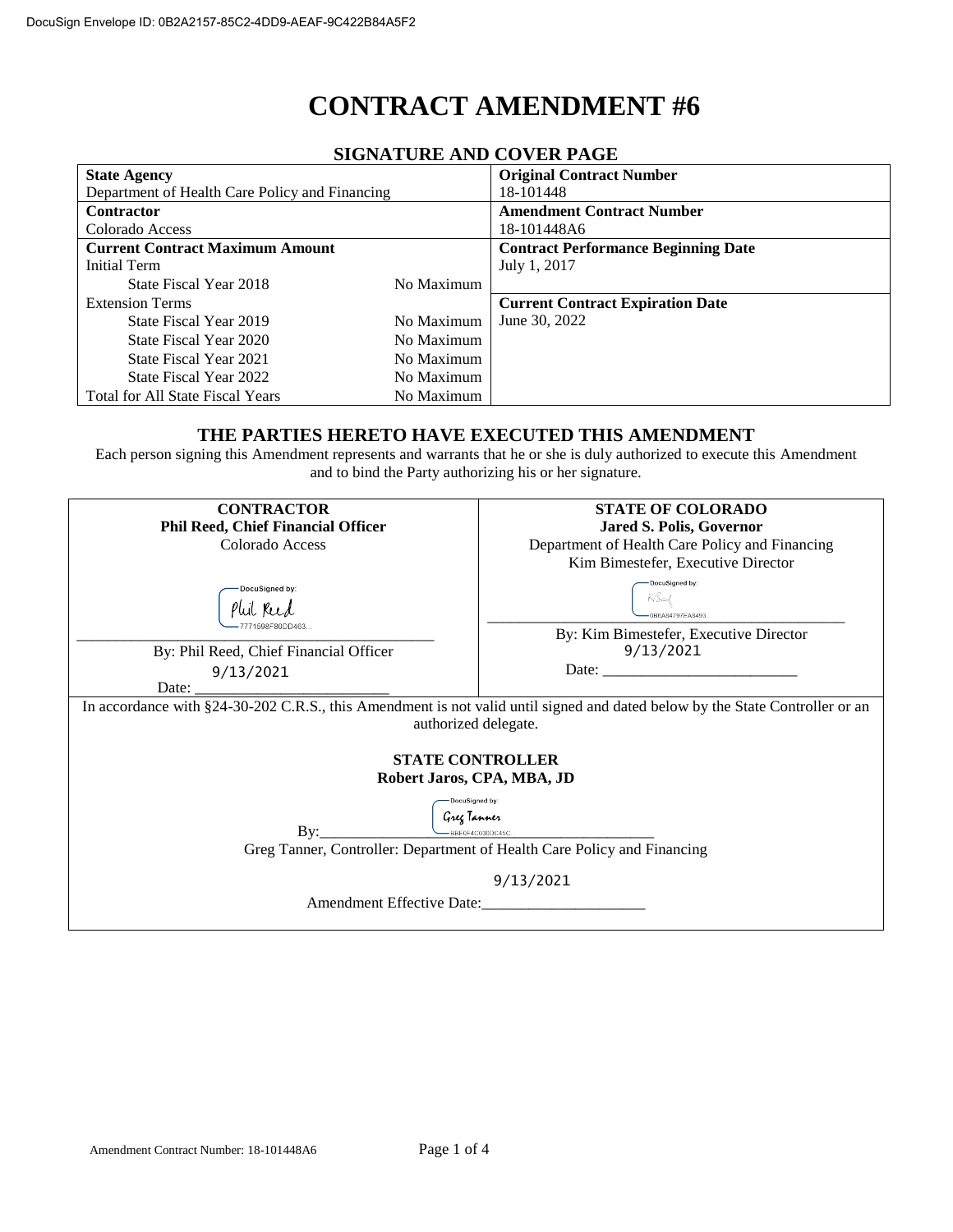# **1. PARTIES**

This Amendment (the "Amendment") to the Original Contract shown on the Signature and Cover Page for this Amendment (the "Contract") is entered into by and between the Contractor and the State.

# **2. TERMINOLOGY**

Except as specifically modified by this Amendment, all terms used in this Amendment that are defined in the Contract shall be construed and interpreted in accordance with the Contract.

#### **3. AMENDMENT EFFECTIVE DATE AND TERM**

A. Amendment Effective Date

This Amendment shall not be valid or enforceable until the Amendment Effective Date shown on the Signature and Cover Page for this Amendment. The State shall not be bound by any provision of this Amendment before that Amendment Effective Date, and shall have no obligation to pay Contractor for any Work performed or expense incurred under this Amendment either before or after of the Amendment term shown in **[§3.B](#page--1-0)** of this Amendment.

B. Amendment Term

The Parties' respective performances under this Amendment and the changes to the Contract contained herein shall commence on the Amendment Effective Date shown on the Signature and Cover Page for this Amendment and shall terminate on the termination of the Contract.

#### **4. PURPOSE**

The purpose of the Original Contract is to renew the contract for State Fiscal Year 2022, and set forth the terms under which the Contractor will serve as one of Colorado's Child Health Plan Plus (CHP+) Managed Care Organizations (MCOs) that will provide health care services to CHP+ eligible members. The purpose of this Amendment is for increased alignment with the Department's overall goals of improving health, furthering performance outcomes, and reducing the cost of care for Coloradans. In alignment with those objectives, key modifications include improving the exchange of necessary data and information to more effectively monitor program performance and member health, establishing increased alignment between CHP+ and Medicaid, identifying and pursuing areas of opportunity to improve operational processes and performance, and creating mechanisms for collaborating in the sharing of ideas and best practices.

#### **5. MODIFICATIONS**

The Contract and all prior amendments thereto, if any, are modified as follows:

A. Exhibit B, Statement of Work, Section 2, TERMINOLOGY, Section 10.8, Specialty Drugs, and 10.9, Specialty Drugs Reimbursements, is hereby added to this Contract as follows:

#### **2. TERMINOLOGY**

2.1.106 Specialty Drugs – A list of Outpatient Hospital Physician Administered Drugs maintained by the Department that are subject to special reimbursement terms.

#### **10.8 Specialty Drugs**

**10.8.1** The Contractor shall have a specific process to ensure that Specialty Drugs are managed away from outpatient hospitals into home infusion, where appropriate.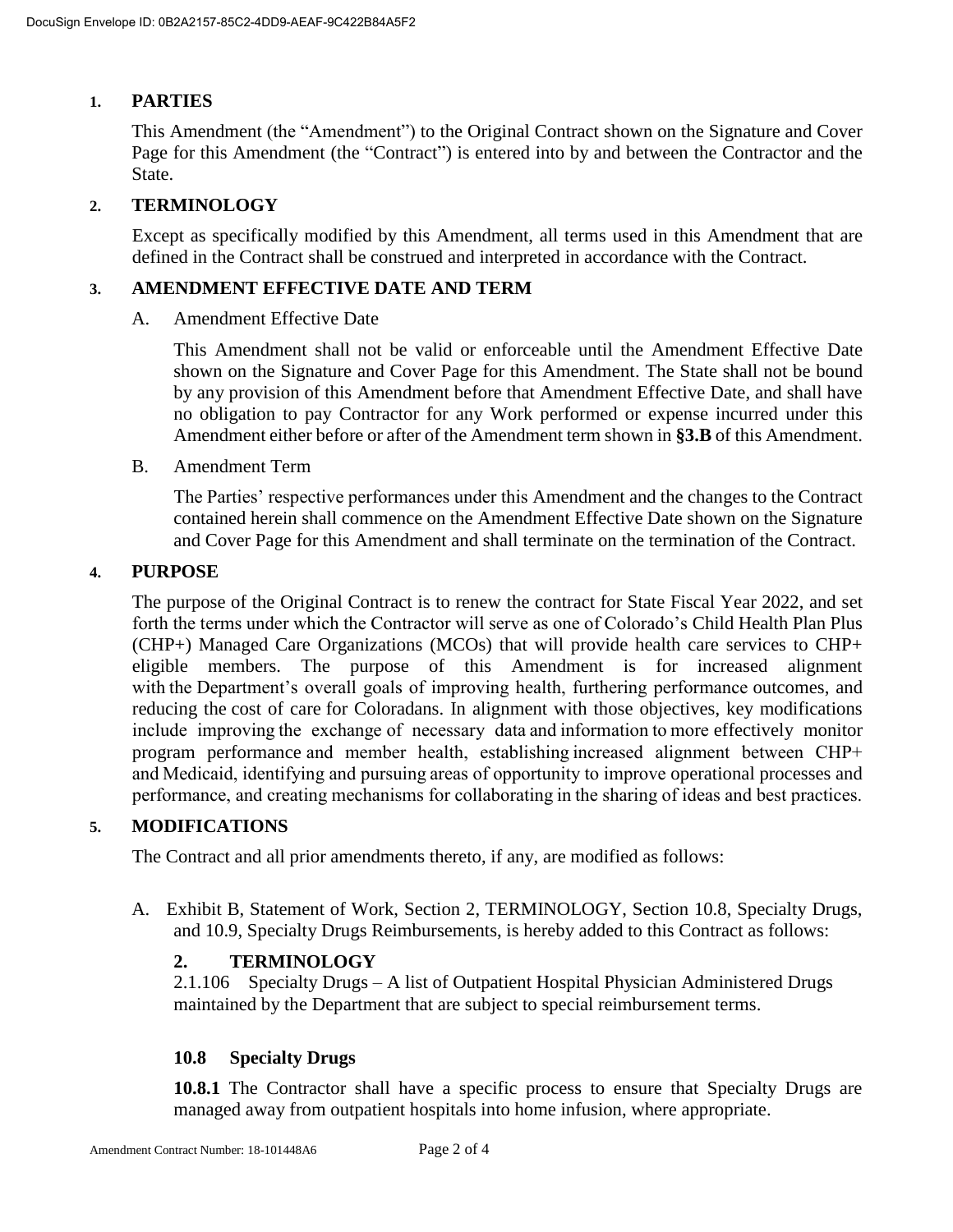10.8.2 The Contractor shall use the Department's established clinical coverage criteria and/or coverage standards for determinations of coverage for Specialty Drugs. When no Department coverage criteria and/or coverage standards exists, the Contractor shall make the determination in collaboration with the Department, based on medical necessity and clinical evidence for use.

10.8.3 The Contractor shall prior-authorize Specialty Drugs, in advance and in consultation with the Department, in accordance with the Department's coverage criteria and medical necessity standards.

10.8.4 The Contractor shall report to the Department, at least quarterly, costs incurred by the Contractor for Specialty Drugs with supporting invoice(s), authorization data and encounter data.

10.8.4.1 DELIVERABLE: Specialty Drugs Quarterly Cost Report

10.8.4.2 DUE: Quarterly on July 31, October 31, January 31, and April 30

# **10.9 Specialty Drugs Reimbursements**

10.9.1 The Department will reimburse the Contractor in accordance with the deductions stated below after the drug cost of the Specialty Drugs exceeds \$100,000.00 per treated client.

10.9.2 No payments to the Contractor for Specialty Drugs will exceed State reimbursement levels set forth in the Department's approved CHIP State Plan with CMS, once approved by CMS.

10.9.3 Any Contractor offsets attributable to substitution effects that will occur during the State fiscal year due to member treatment with the requested Specialty Drugs, as calculated on an actuarially sound basis.

10.9.4 The Department will reimburse the Contractor for the invoice cost of the drugs, after all the following have been deducted:

10.9.4.1 Any discounts available to the requesting provider pursuant to the federal 340B drug program.

10.9.4.2 Any drug rebates available to the requesting provider.

10.9.4.3 Any amounts received by the Contractor, or Contractor's parent company for Contractor's Medicaid business, pursuant to reinsurance settlements for any private catastrophic cost policies maintained by Contractor, or Contractor's parent company for Contractor's Medicaid business, for the current Performance Period. If reinsurance is an umbrella policy, the Department will calculate the pharmacy settlement amount by pharmacy/Medical service ratio.

10.9.4.4 Any Contractor offsets attributable to substitution effects that will occur during the State fiscal year due to member treatment with the requested specialty drug, as calculated on an actuarially sound basis.

10.9.5 For the purpose of executing the substitution effect requirement stated above, the Department, with assistance from its contracted actuary and with review and comment from Contractor's actuary, will apply appropriate method(s) to review the cost associated with the Specialty Drugs treatment, including but not limited to diagnosis code-based review,